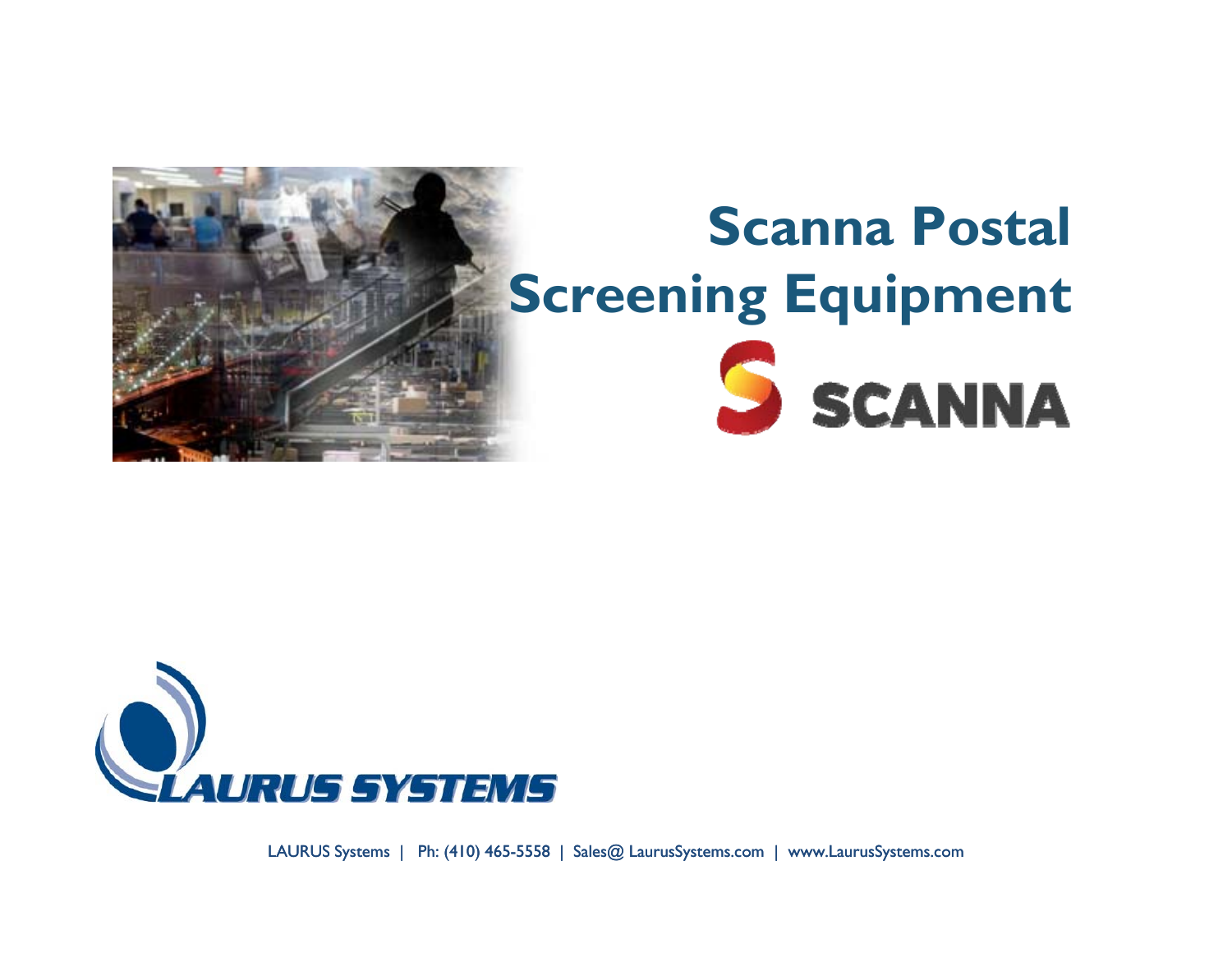#### **Scanna Postal Screening Equipment**

LAURUS Systems understands the risk of receiving hazardous mail and the consequences of not having equipment and procedures to deal with it.



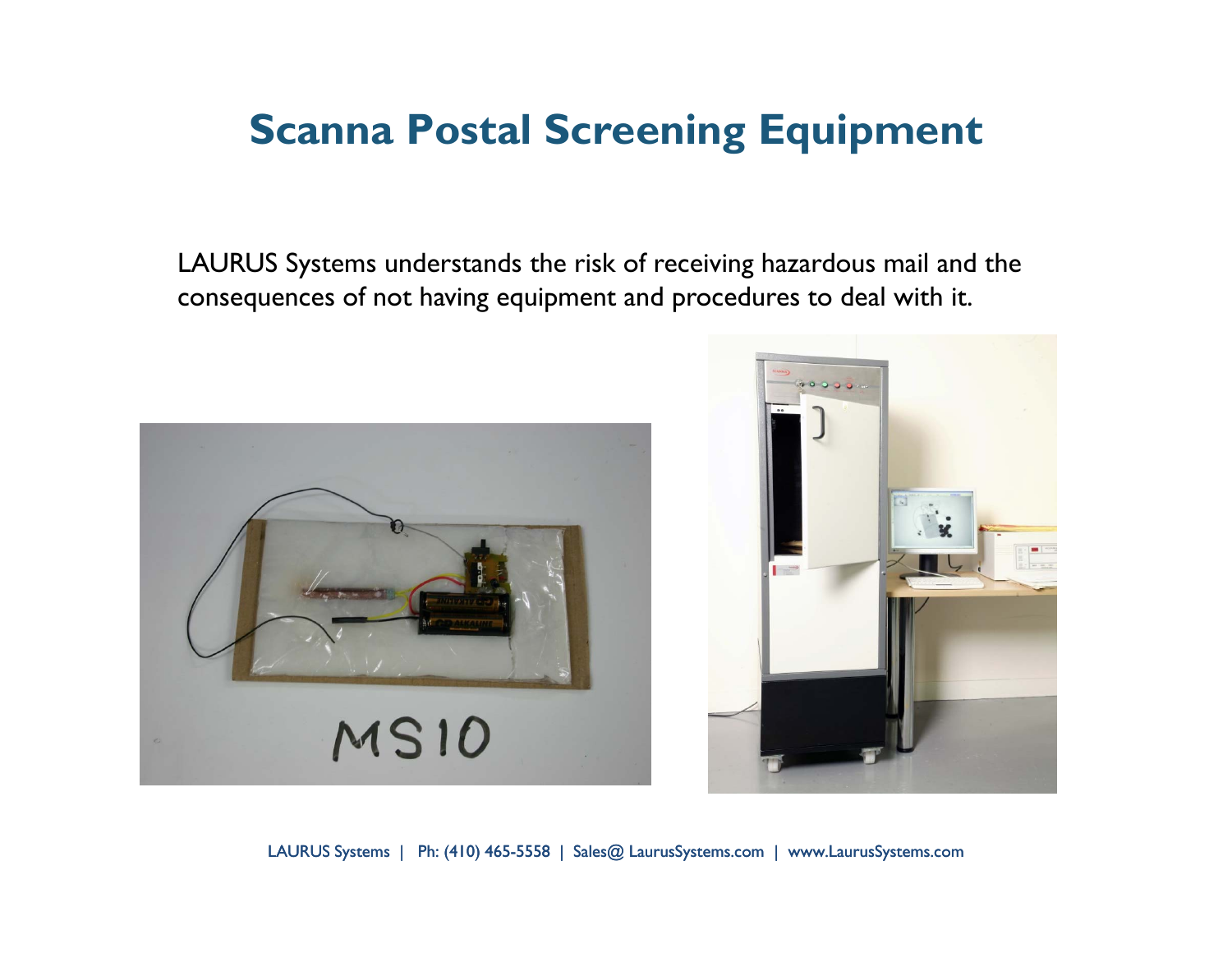#### **Postal IEDs**





IED Threat concealed in Greetings Card Postal IED in small box



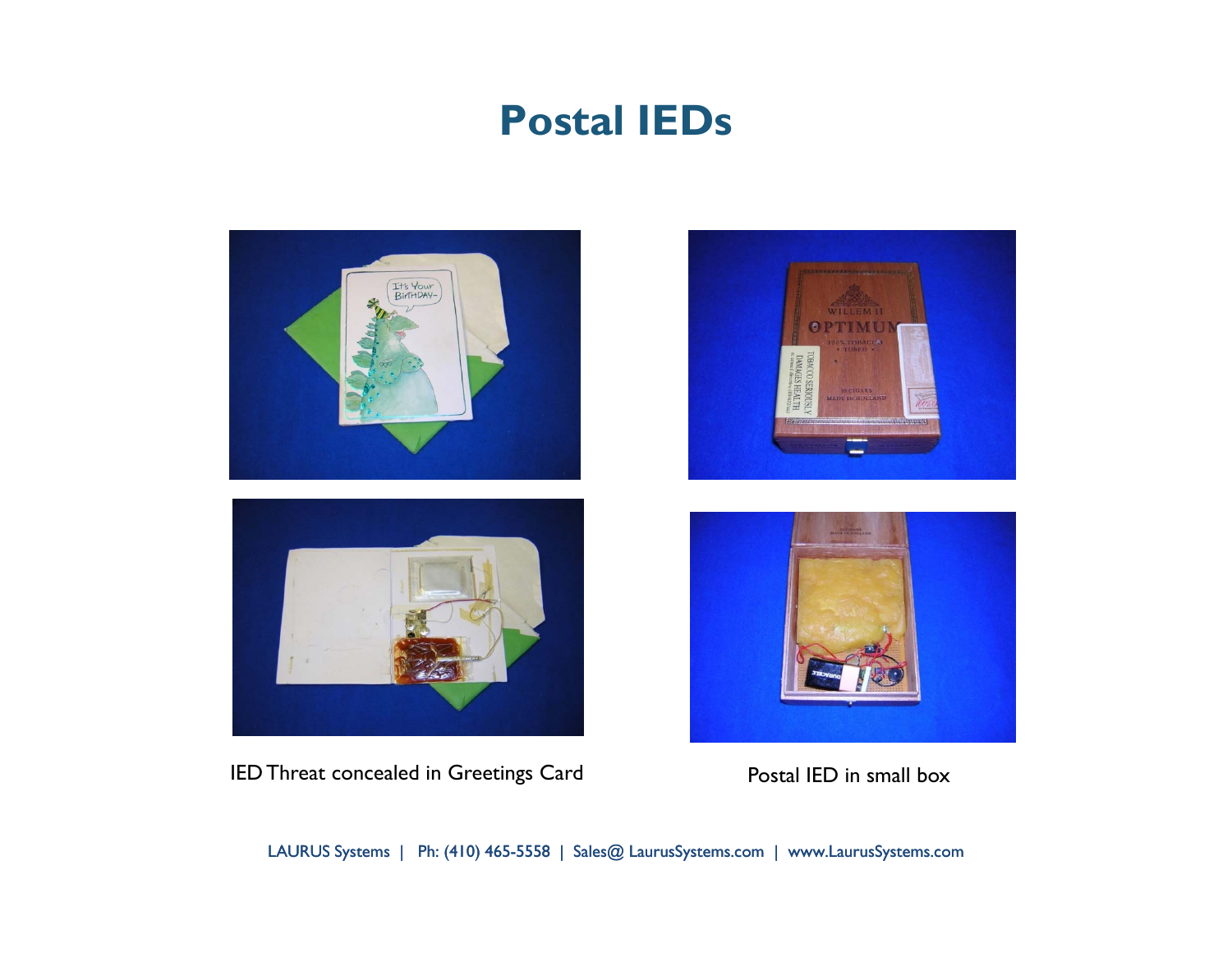# **Non explosive terror**

- Razor blades
- Contaminated razor blades
- Hospital waste
- Glass
- Hypodermic needles
- Unpleasant substances
- Dead mice/birds

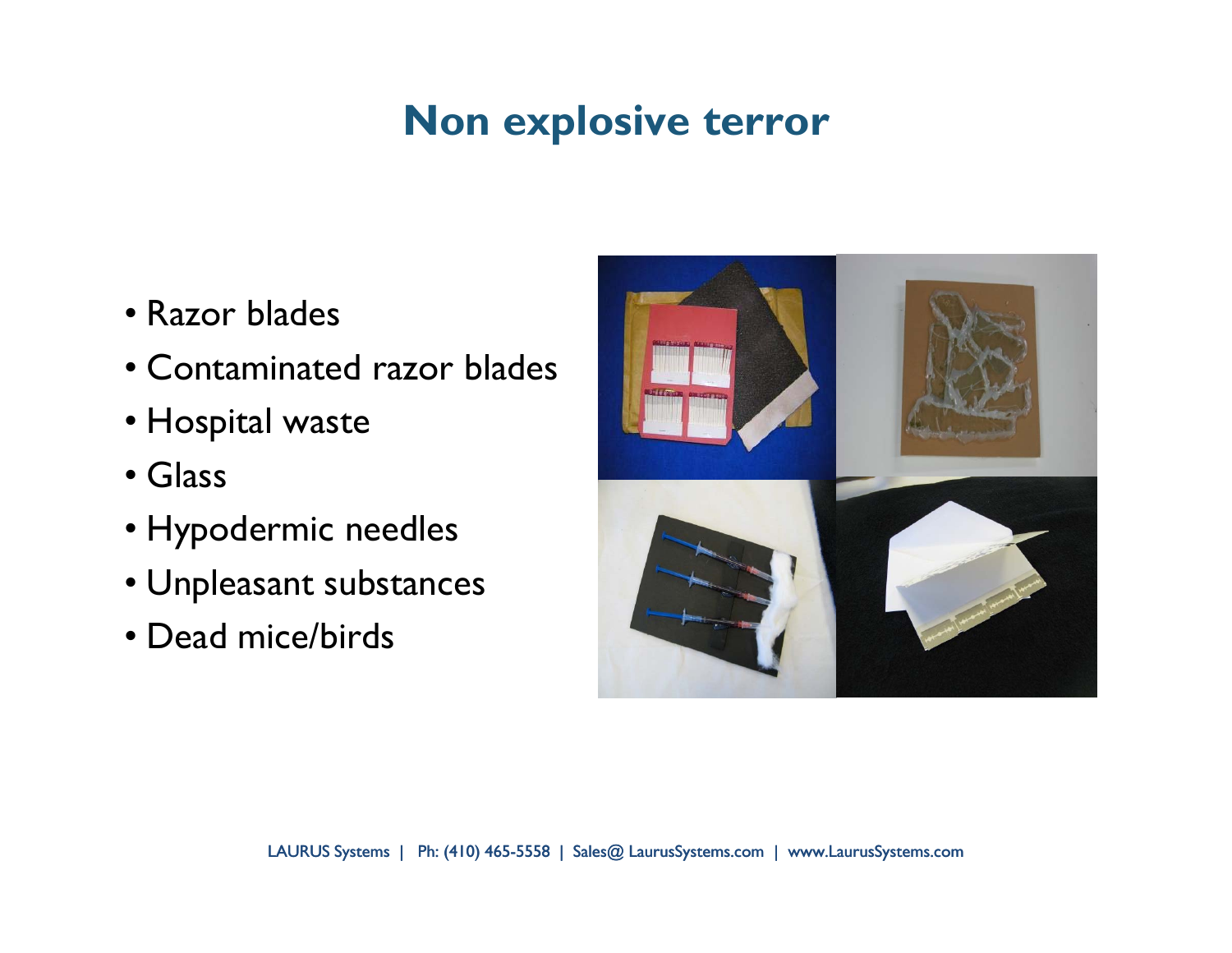# **Postal Security Objectives**

#### **Why should your customers use postal screening equipment?**

- To get reassurance that their mail is safe to open and no threats are entering their facility through the postal system
- To invest in staff welfare and ensure their safety at work
- As an insurance policy against a terrorist attack. Indeed screening equipment may be an insurance requirement for some businesses.
- To detect Postal IEDs, sharps/powders and narcotics (prisons) <u>incomin</u>g mail and for loss prevention/anti drug trafficking – outgoing mail.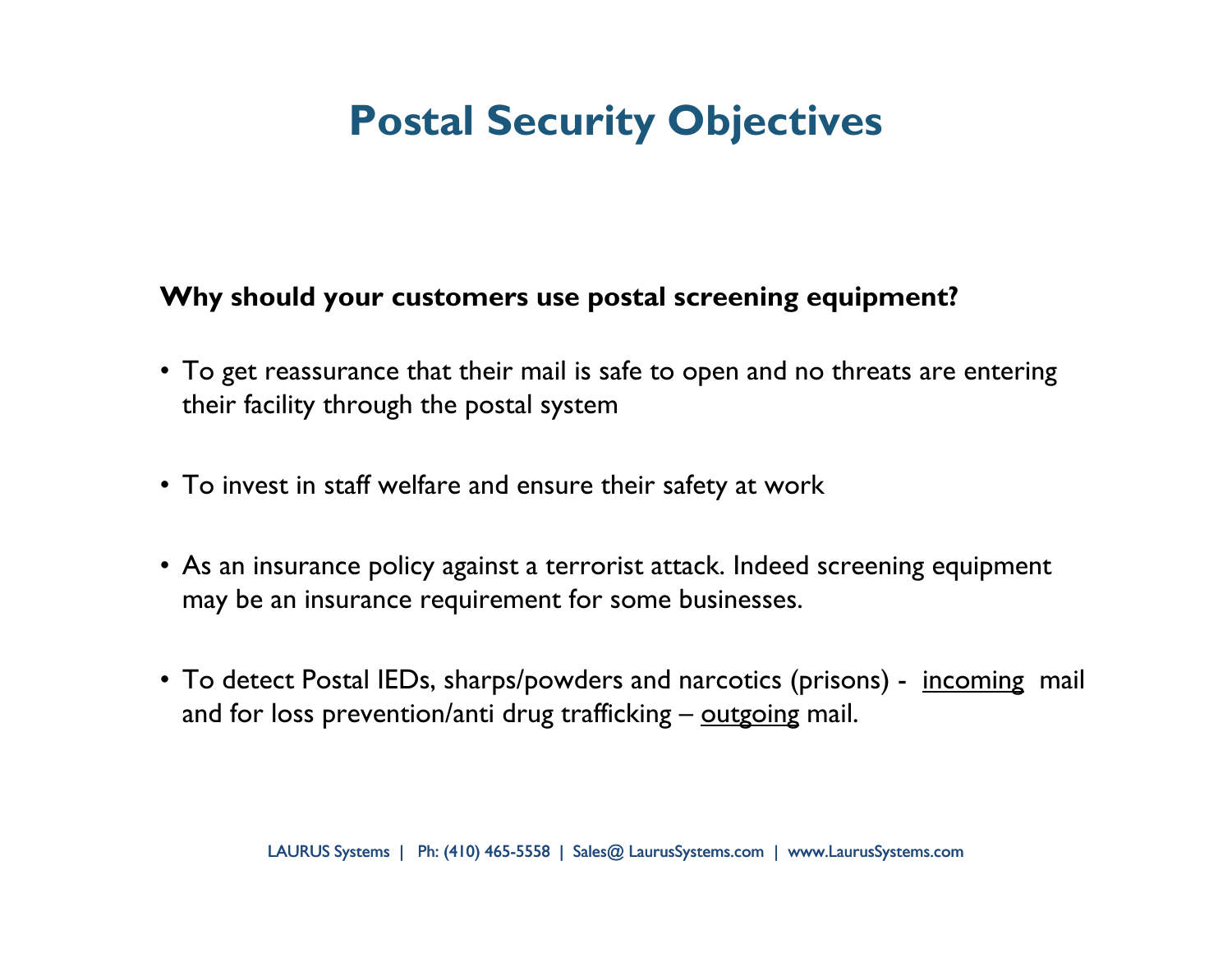#### **Importance of Finding Threats**

**How much would a mail attack truly cost you/your client? Consider the cost of**

- A hospitalised employee or in the worst case death of the employee
- Having to close the facility and the time to decontaminate the facility
- Recruiting and training new employees
- Having your brand associated with an incident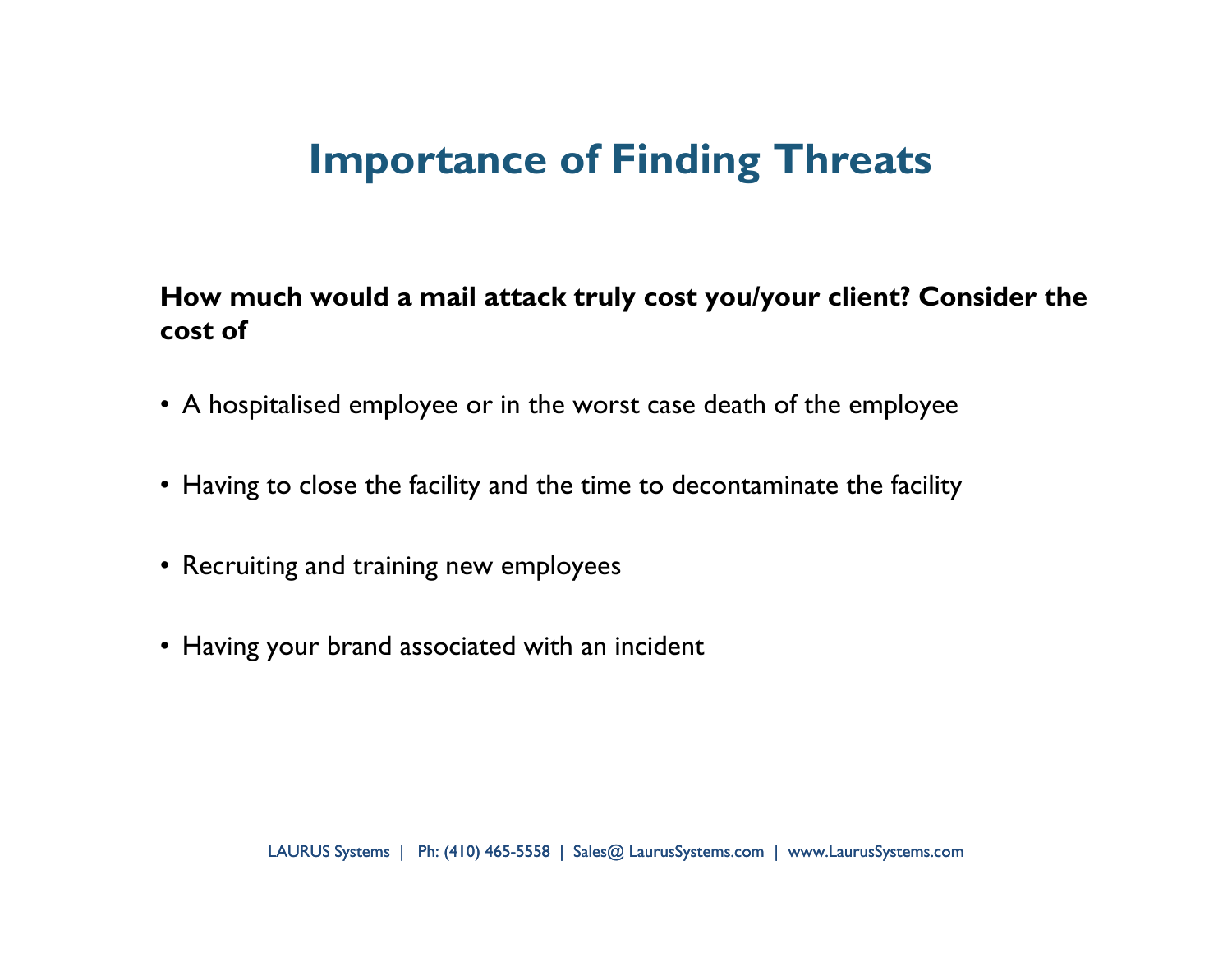#### **First Line of Defence against Postal Attacks**



Scanmail 10K- electronic mails screening equipment - automatic detection of postal IEDs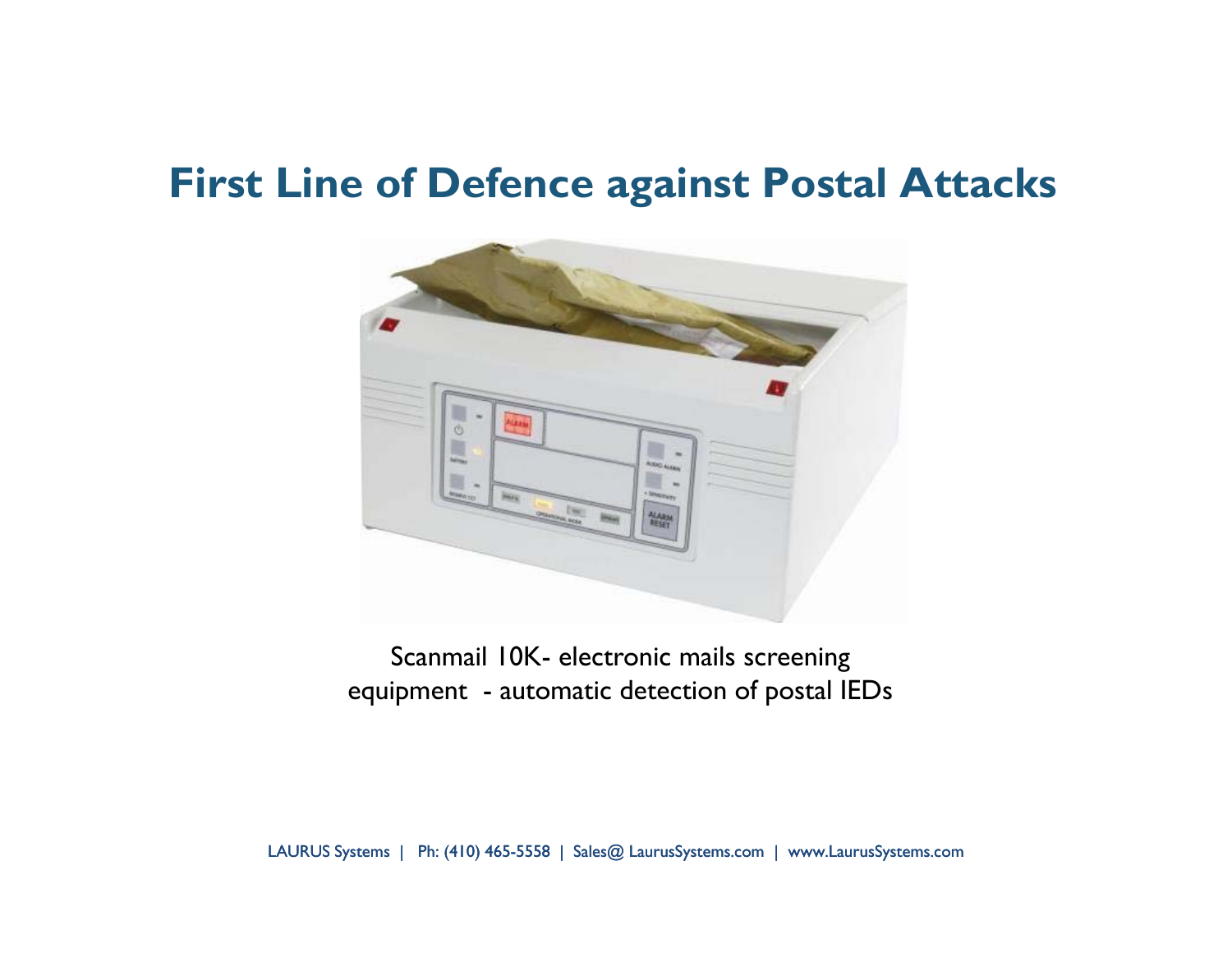### **Scanmail 10K**



- The world's No 1 Desk-top mails creening screening machine/letter bomb detector
- For letters and small packages up to the size of a small phone book
- Automatically detects suspect mail such as razor blades or mail bombs but no false alarms on office metal such as paperclips and staples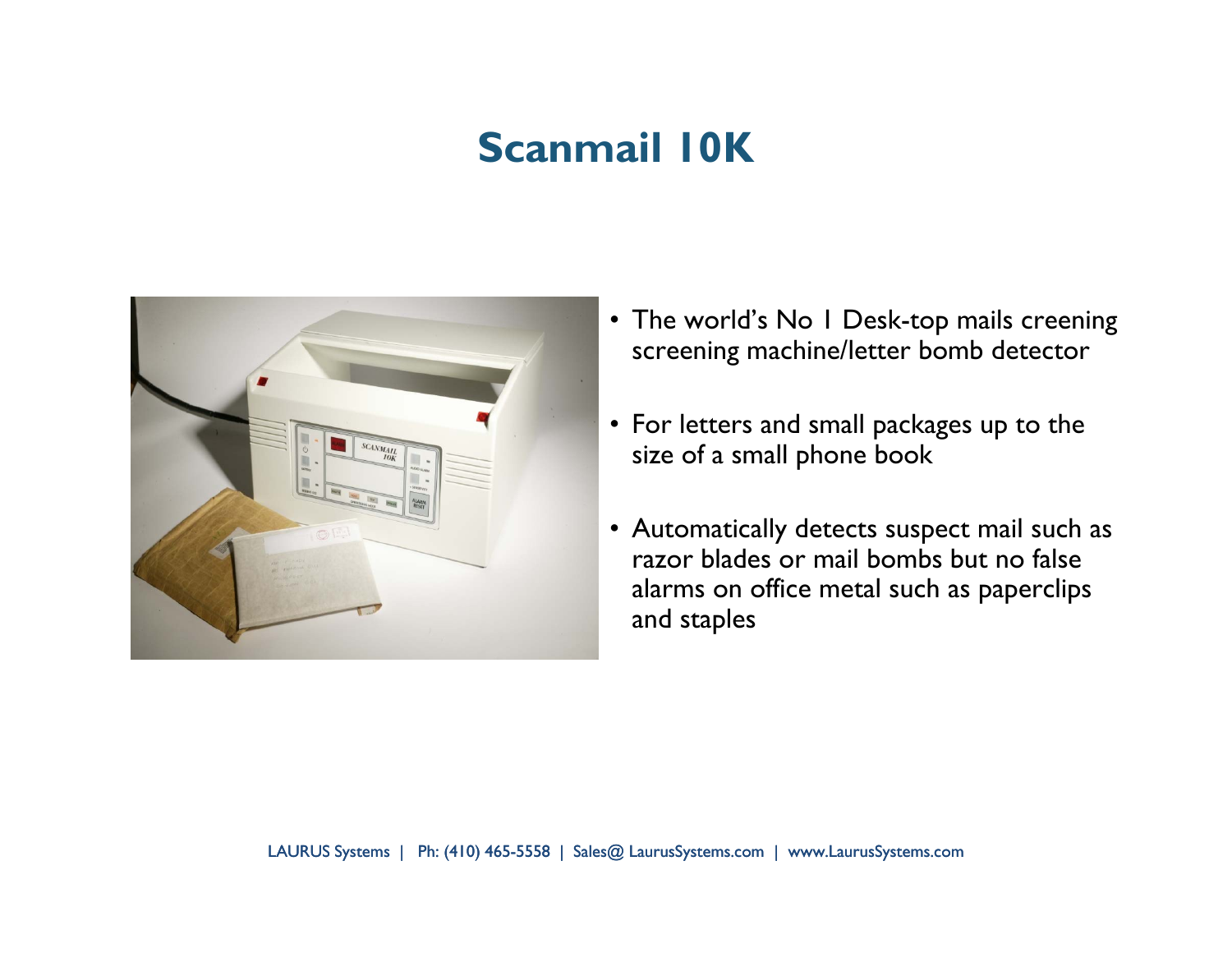**'See inside' your Mail with Scanmax**

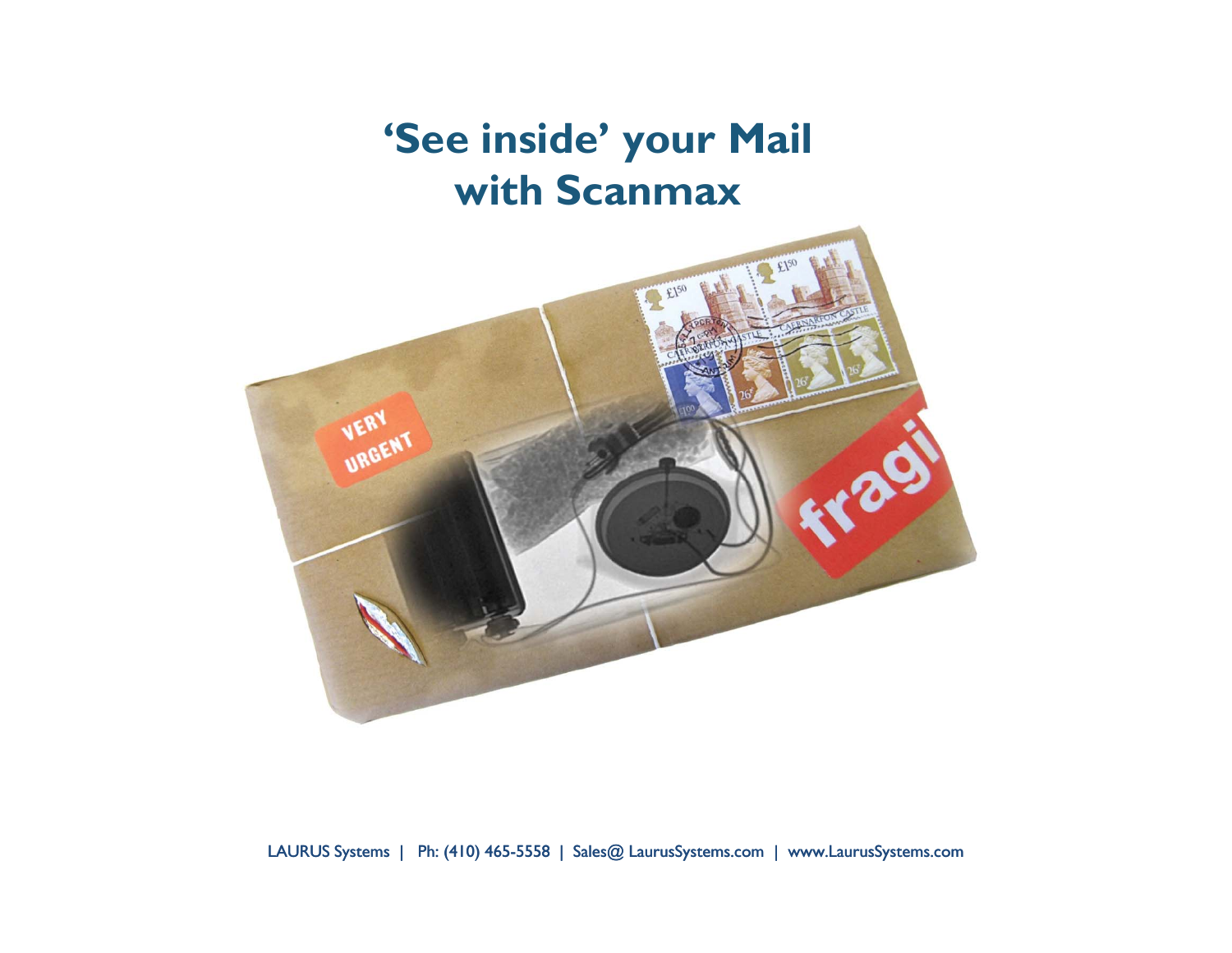# **For checking packages and parcels our compact Scanmax X-Ray Postal Scanners**

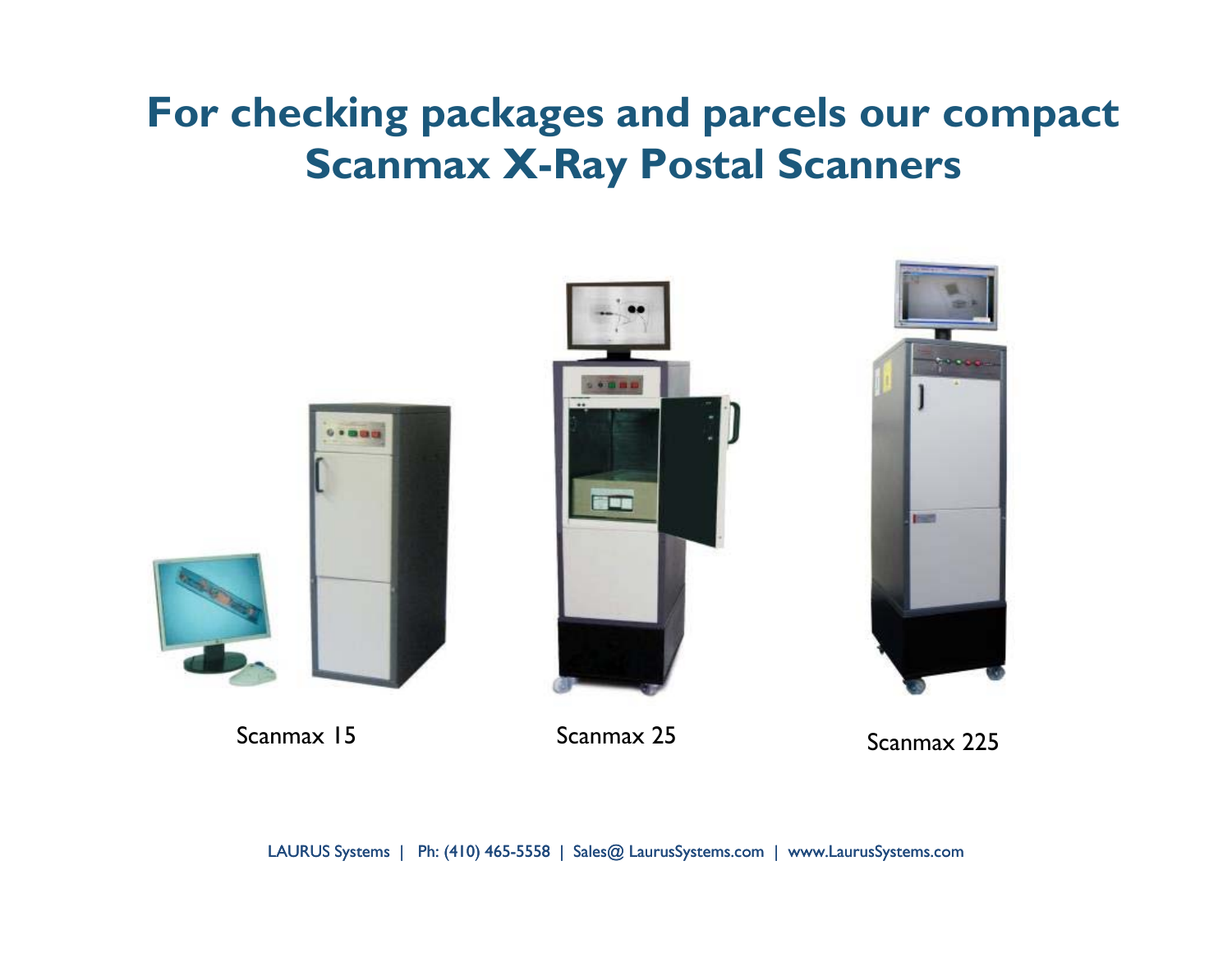### **X-ray machines can find all types of postal threats**

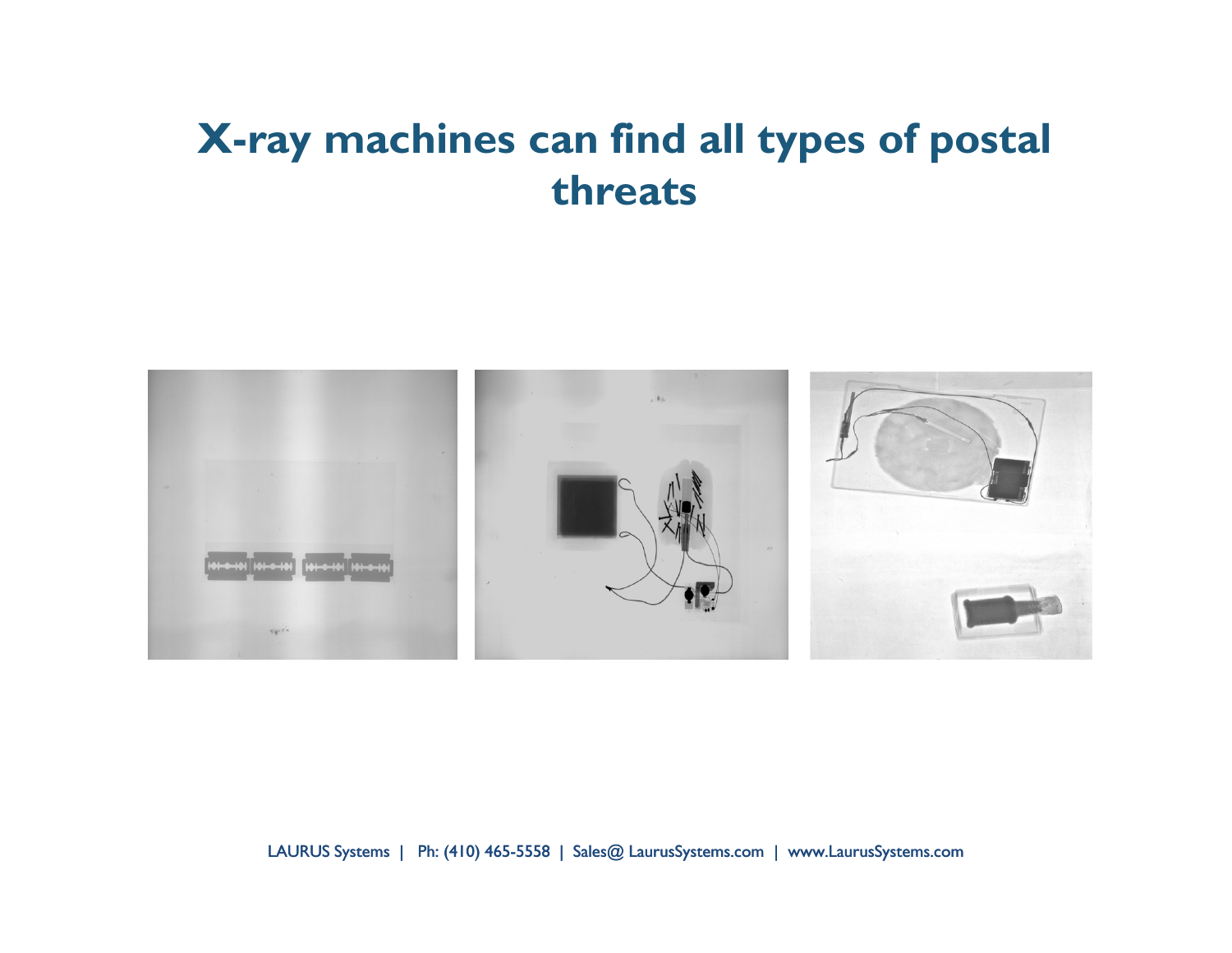### **X-ray machines can detect white powders in letters before they are opened**

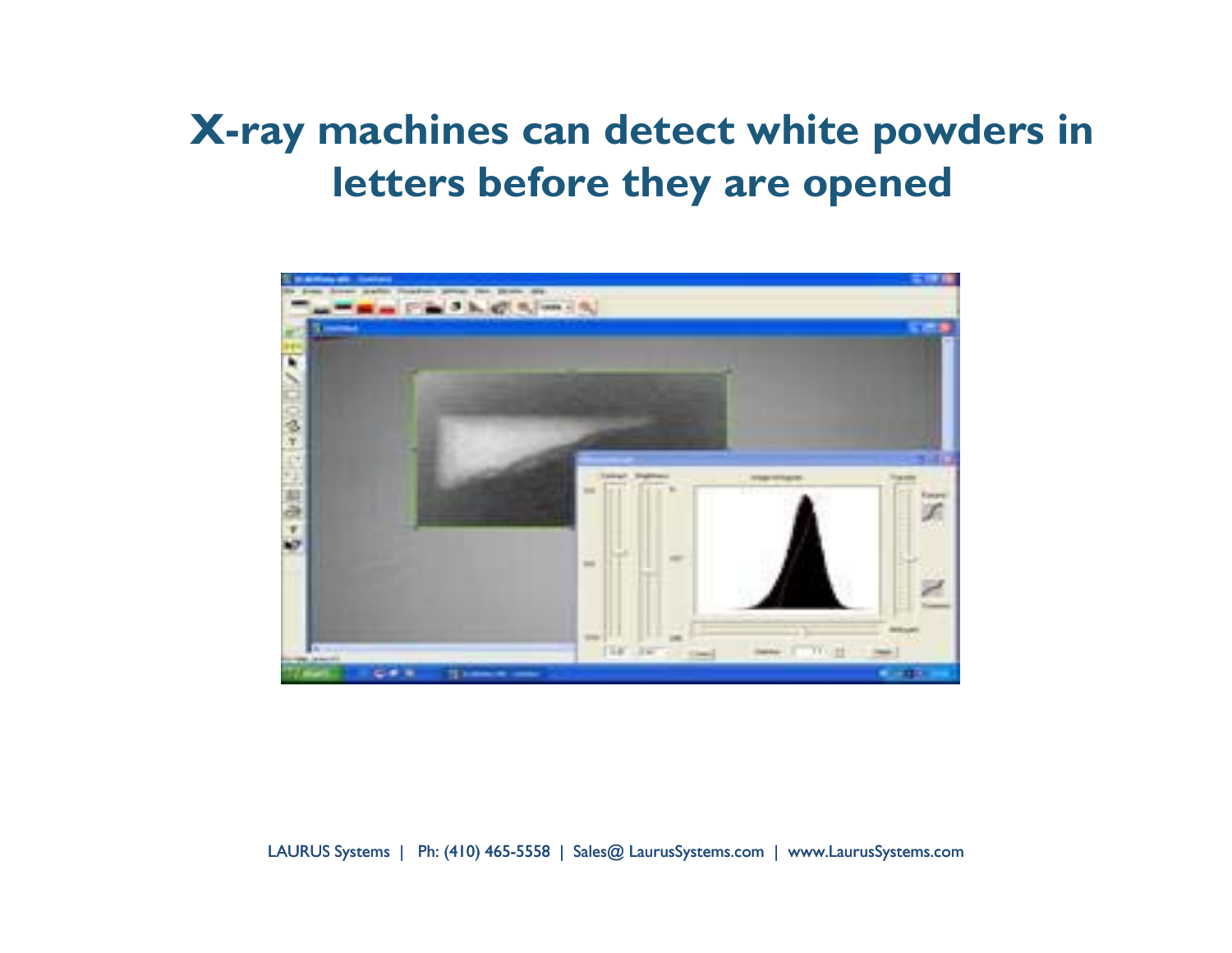#### **Scanmax is a well proven method of x-raying mail**

- Scanmax Cabinet X-ray Machines allows your customers to visually inspect their mail either as secondary confirmation after processing with Scanmail or as a stand alone x-ray solution.
- Scanmax X-ray scanning is tried and tested as a highly reliable method of visual mail inspection for government and high risk businesses around the world.
- Safe compact cabinets combined with clear high resolution x-ray images provide your customers with the reassurance that their mail is safe to open.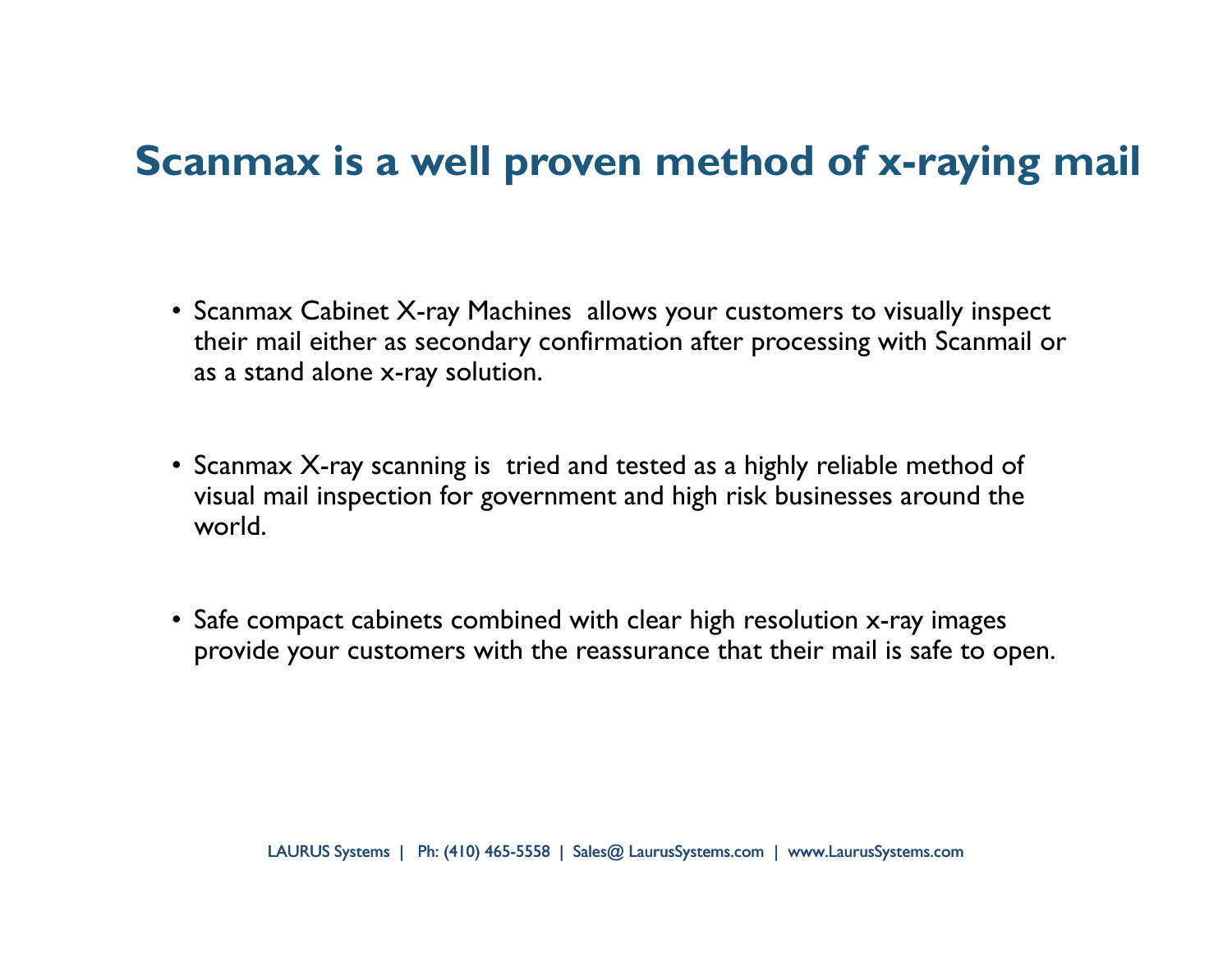#### **Scanmax 15 cabinet**



- Compact Desk-top unit with wheeled trolley option
- Small footprint
- Screens over 100 letters at a time – low volume users
- For packages up to shoe box size –  $12" \times 16"$  (30 x 40 cm)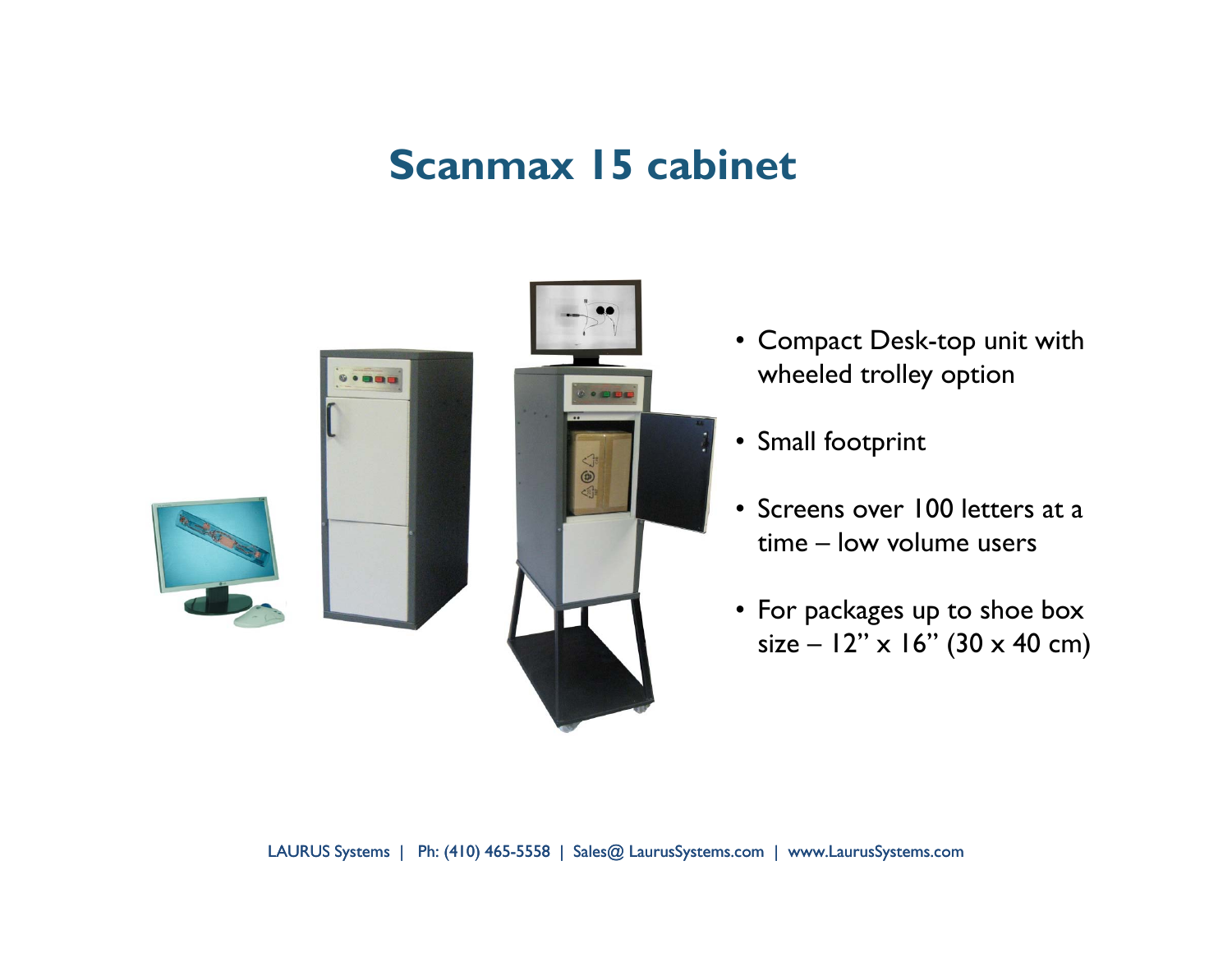#### **Scanmax 25 –cabinet**



- Compact high resolution x-ray cabinet with large screening chamber
- Similar screening chamber to a conveyor x-ray system -  $22'' \times 16''$  (56 x 42 cm) screening chamber housed in a very compact cabinet
- Large onscreen images at the simple push of a button
- Screens over 500 letters at a time –Medium volume users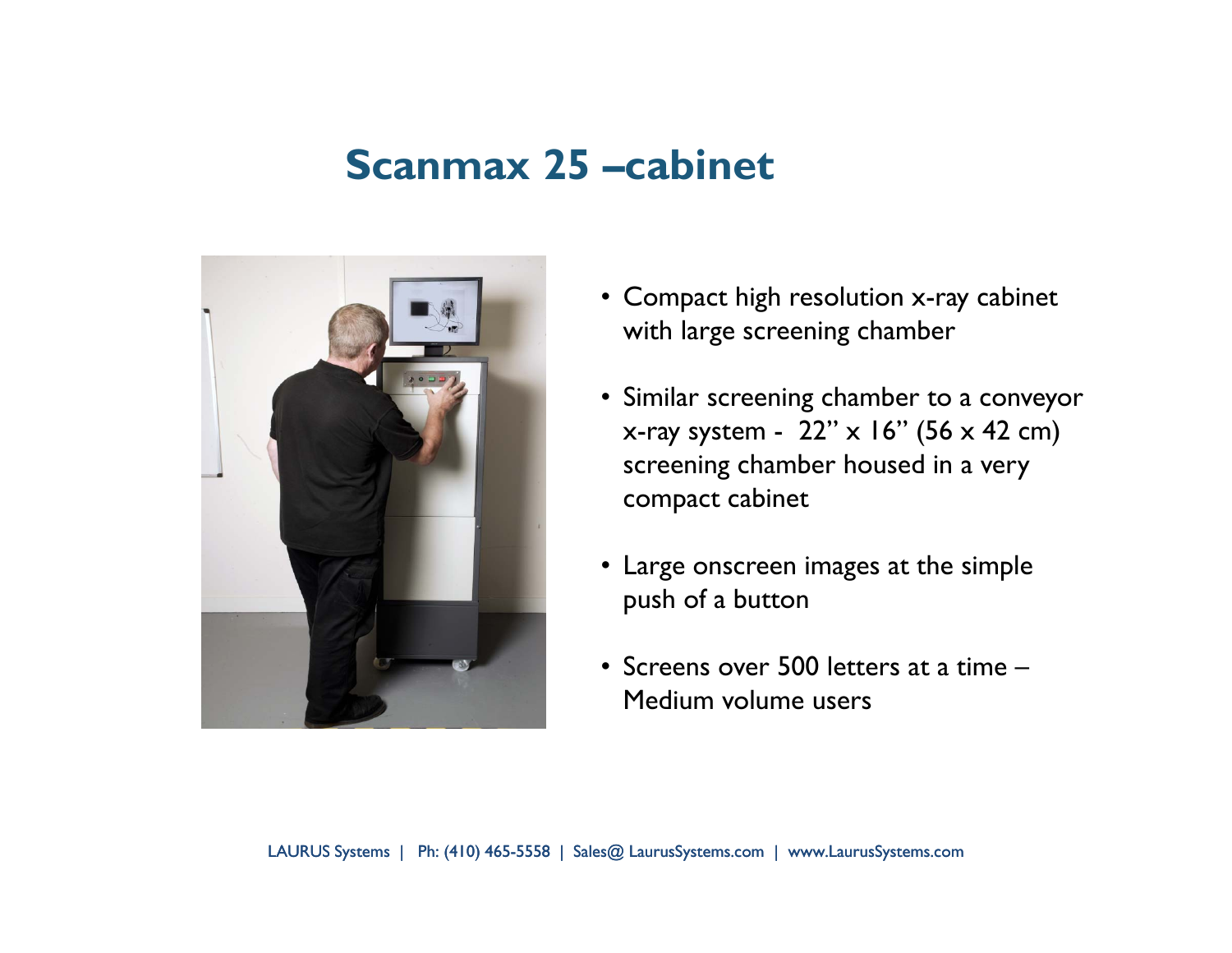#### **Scanmax 225 cabinet**



- High resolution x-ray cabinet with advanced software and image archive/export
- Screens over 500 letters at a time Medium volume users
- $\bullet\,$  For packages up to archive box size 22"  $\times\,$ 16" (56 x 42)screening area
- Images can be viewed/shared across a network and exported both internally and externally.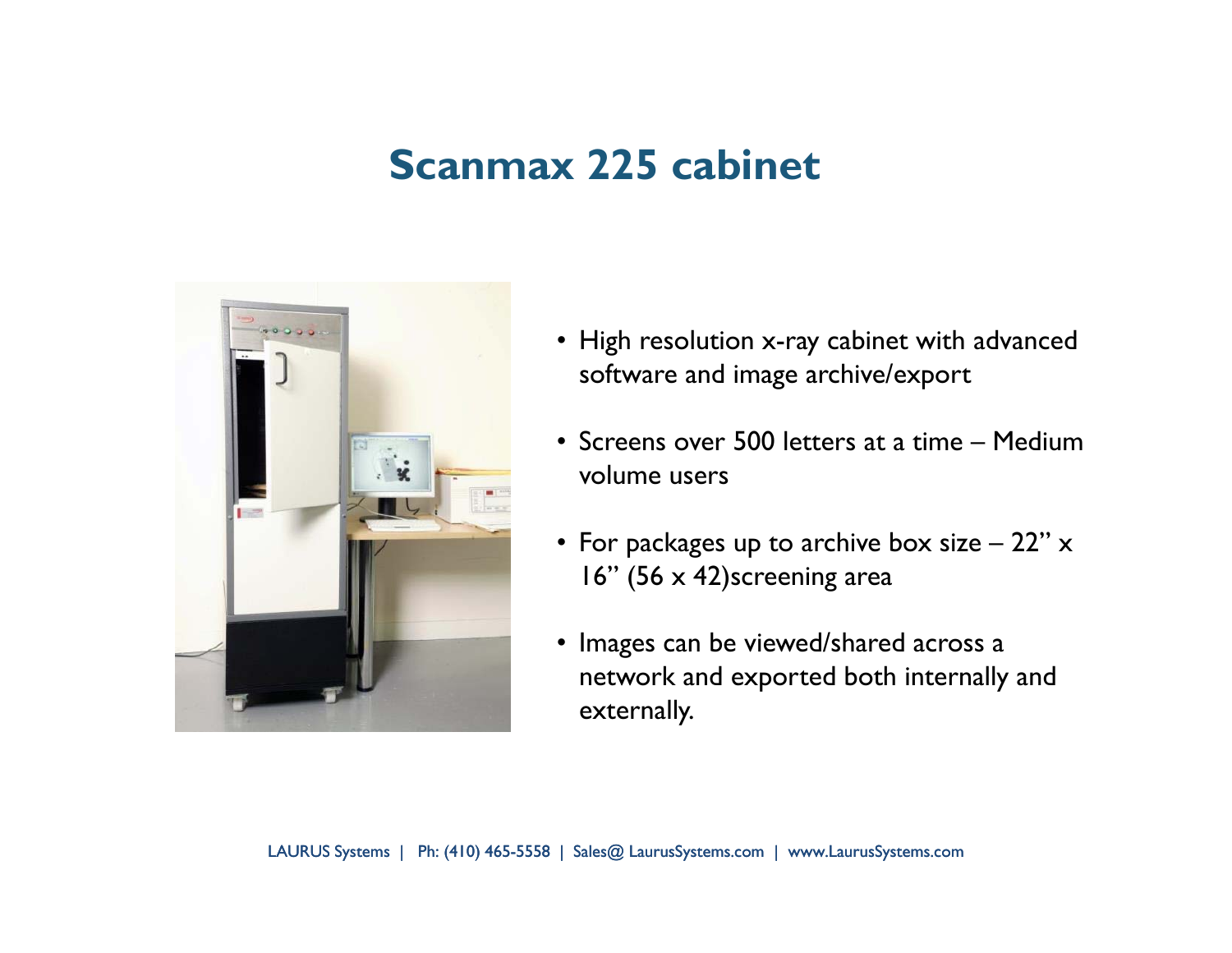# **Why Scanmail?**

- Only need to check letters and small packets and courier deliveries.
- Primary interest in detecting and intercepting possible postal IEDS life threatening – and/or razor blades/cutting devices/sharps.
- Very little space for equipment Scanmail  $\_$  can be stored in a cupboard and brought out for suspect package checks only.
- • No security team – Scanmail –can be used by anyone with very little training and no detection skills required – automatic alarm.
- Small budget low cost of investment and low cost of ownership as negligible regular maintenance or calibration required.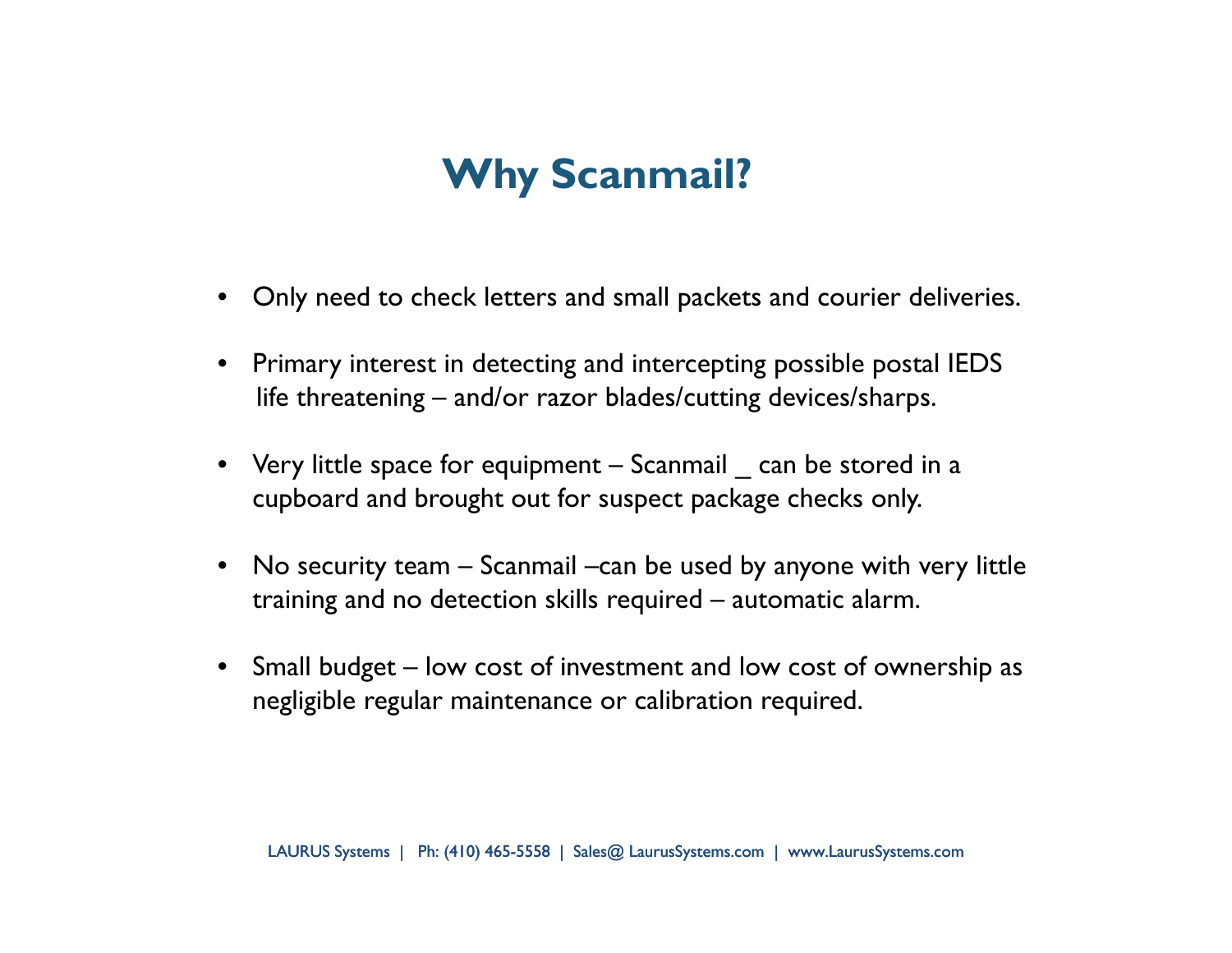# **Why Scanmax?**

- Want ability to check both mail, packets and parcels or even small briefcases at reception
- Don't have the space, staff or budgetary resource required for a conveyorised xray machine
- Prefer to have a visual image of the contents of delivered items
- Want to check for all types of postal threats including letterbombs, razor blades, syringes, white powders, faeces, dead mice etc
- Want the ability to send an x-ray image of any potential threats to a  $3^{\mathsf{rd}}$  party police, security expert etc.
- Want the ability to store evidence of x-rays taken and suspect packages detected.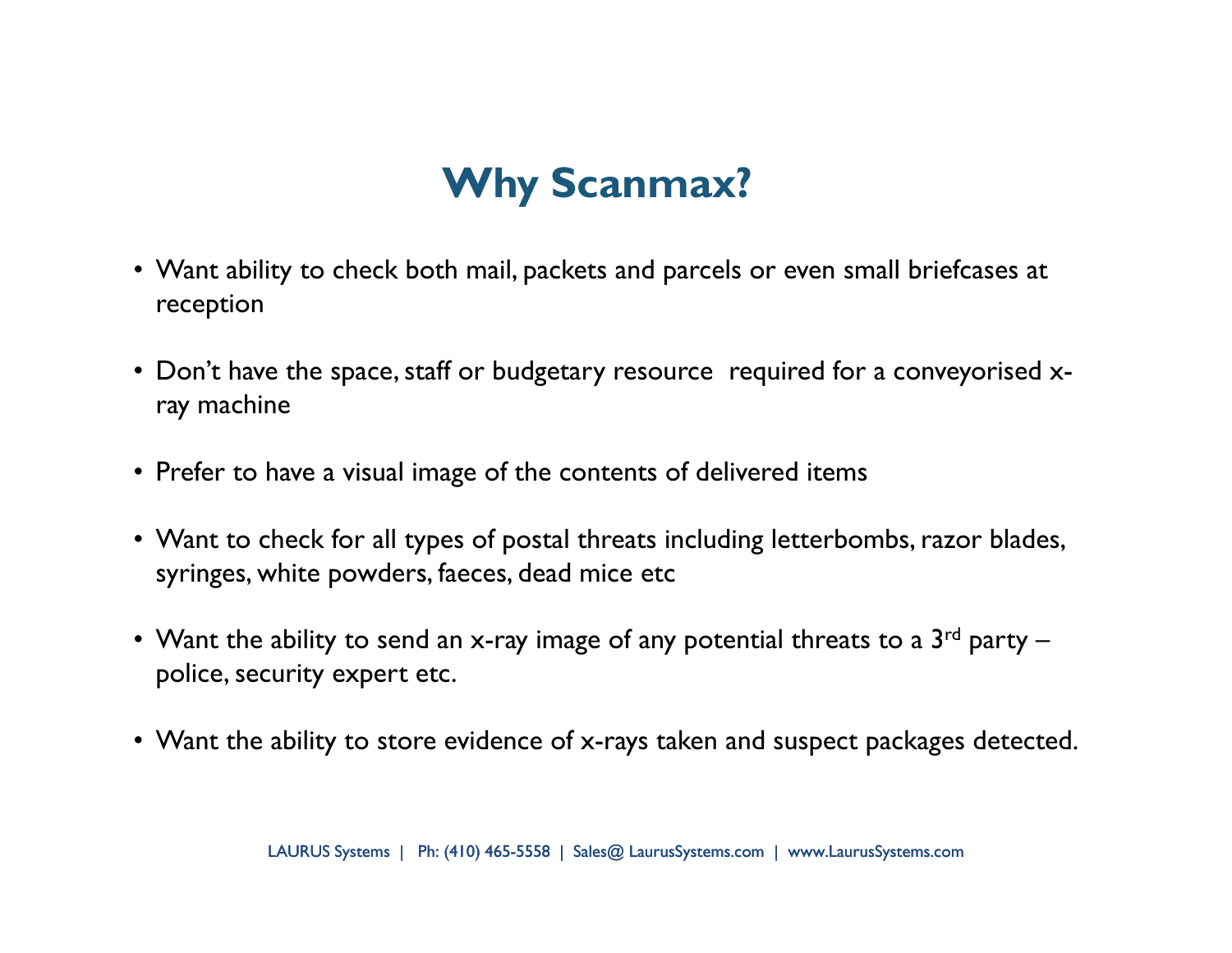#### **Postal Screening Equipment Comparison**

|                       | <b>Physical size inches</b><br>and mm                                              | <b>Screening</b><br><b>Area/Chamber</b><br>(mm)                                    | <b>Weight</b>                     | <b>Comments</b>                                                                                   |
|-----------------------|------------------------------------------------------------------------------------|------------------------------------------------------------------------------------|-----------------------------------|---------------------------------------------------------------------------------------------------|
| <b>Scanmail</b>       | $18'' \times 16'' \times 9''$<br>$(450(w) \times 400(d) \times$<br>$220(h)$ mm $)$ | $17" \times 2.5" \times$ any<br>length $(400(w)x$<br>$60(h)$ x any length<br>mm)   | 19.84 lbs (9)<br>kgs)             | Unique product - only<br>discriminating mail screener                                             |
| <b>Scanmax 15</b>     | $12" \times 20" \times 35"$<br>$(310(w) \times 500(d) \times$<br>$890(h)$ mm $)$   | $12" \times 16" \times 13.5"$<br>$(300(w) \times 400(d) \times$<br>$340(h)$ mm $)$ | 251.32 lbs<br>(114kgs)            | Compact desktop unit, best image<br>quality in its size and class                                 |
| <b>Scanmax 25</b>     | $17'' \times 24'' \times 64''$<br>$(430(w) \times 610(d) \times$<br>1615(h)mm)     | 16.5"x 22"x 21"<br>(420(w)x 560(d) x<br>$535(h)$ mm)                               | 374.78 lbs<br>$(170 \text{ kgs})$ | Space Saving, Easiest to use, fastest<br>image production<br>Highest resolution imaging for price |
| <b>Scanmax</b><br>225 | $17'' \times 24'' \times 64''$<br>$(430(w) \times 610(d) \times$<br>1615(h)mm)     | 16.5"x 22"x 21"<br>(420(w)x 560(d) x<br>$535(h)$ mm)                               | 396.83 lbs<br>$(180 \text{ kgs})$ | Image storage, advanced image<br>enhancements (internal pc) and<br>networking                     |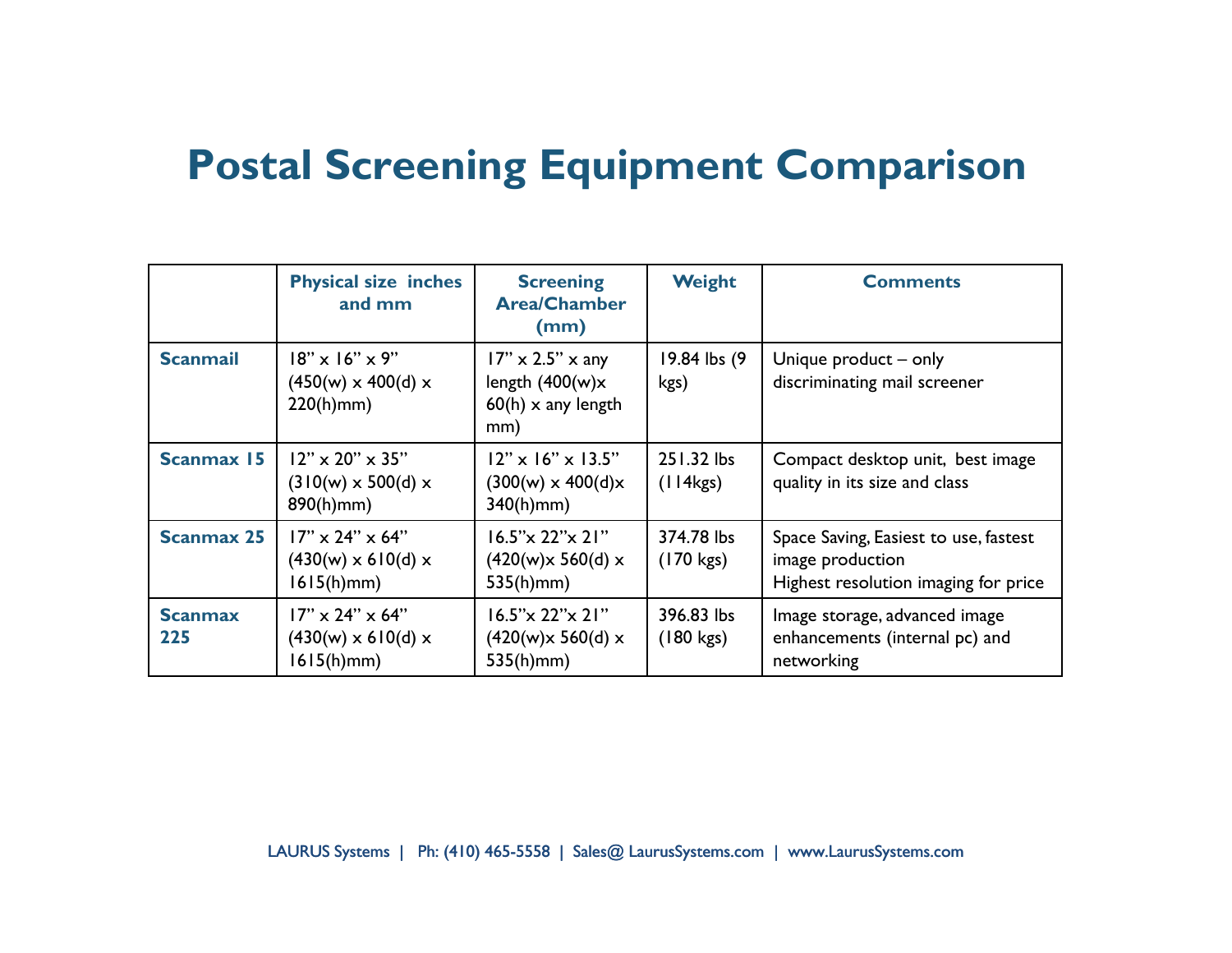#### **Screening sizes and volumes**

| <b>Model</b>       | <b>Size of screening</b><br>area                                                     | <b>Items</b><br>per<br>scan | Items screened per hour based on items<br>per scan         |
|--------------------|--------------------------------------------------------------------------------------|-----------------------------|------------------------------------------------------------|
| <b>Scanmail</b>    | $16$ " $\times$ 2.5" $\times$ any length<br>(40cm wide x6cm<br>thick $x$ any length) | $>50$                       | Up to 10,000 per hour                                      |
| <b>Scanmax 25</b>  | $22" \times 16.5"$<br>$(56 \times 42 \text{ cm})$                                    | >500                        | Up to 100,000 letters an hour<br>Up to 240 parcels an hour |
| <b>Scanmax 225</b> | $22" \times 16.5"$<br>(56 x 42 cm)                                                   | >500                        | Up to 100,000 letters an hour<br>Up 240 parcels an hour    |

Note these are based on operators continuously scanning and rapidly checking the image before viewing next item. Scanned quantities will be reduced according to the speed that the operator loads the mail into the cabinet and how long the operator spends looking at the image before processing the next batch of mail.